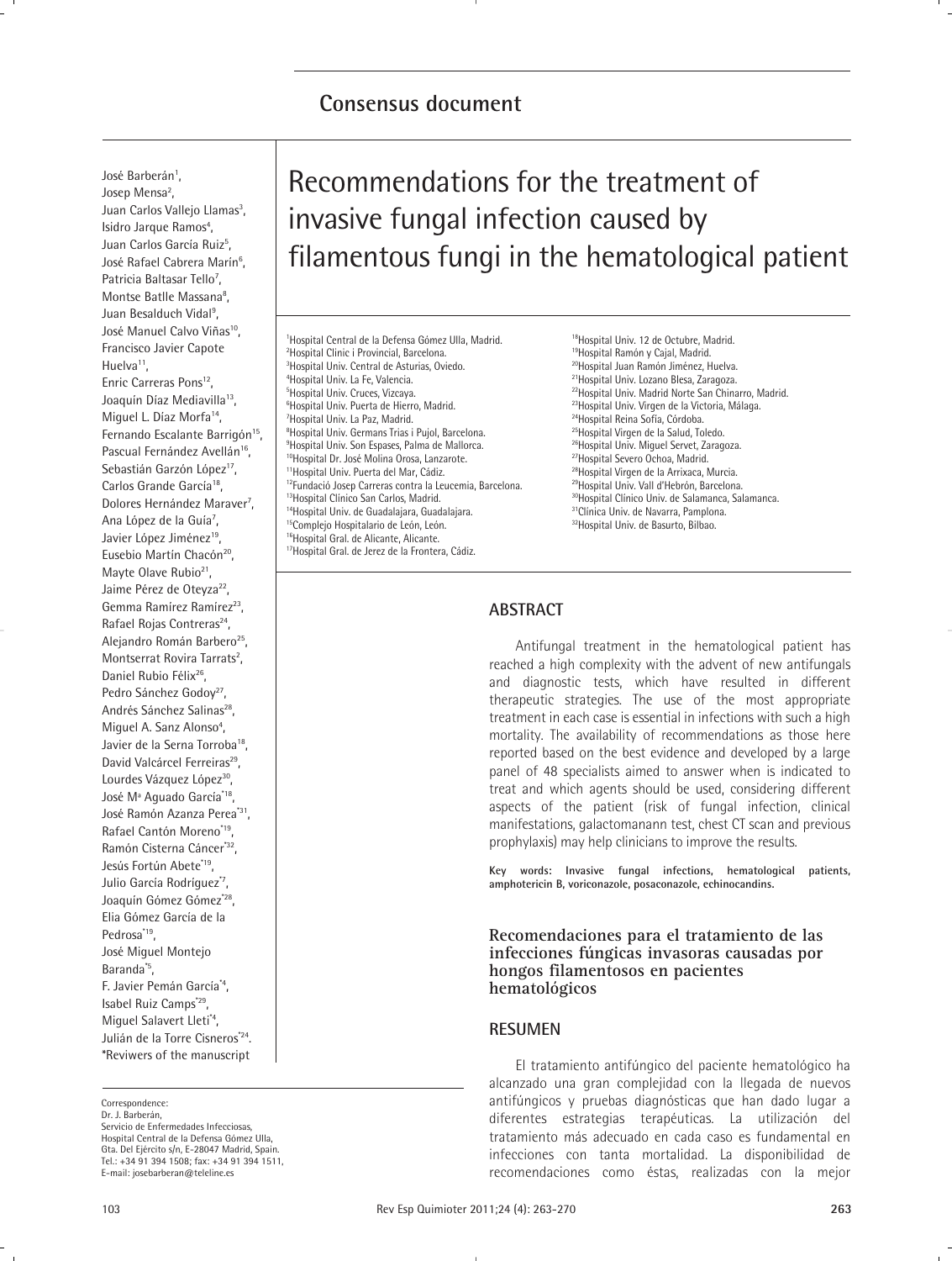evidencia por un amplio panel de 48 expertos, en las que se intenta responder a cuándo está indicado tratar y con qué hacerlo considerando diferentes aspectos del paciente (riesgo de infección fúngica, manifestaciones clínicas, galactomanano, TC de tórax y profilaxis realizada), puede ayudar a los clínicos a mejorar los resultados.

**Palabras clave: infección fúngica invasora, paciente hematológico, anfotericina B, voriconazol, posaconazol, equinocandinas.**

# **RATIONALE**

Antifungal treatment in the hematological patient has changed considerably in the past two decades with the advent of new antifungal agents and diagnostic tests, which have expanded the potential therapeutic strategies. From the empirical, almost exclusive, use of amphotericin B deoxycholate (AmB) in the last two decades of the XX century has evolved at the current use, either empirically or as a preemptive therapy, of other drugs, such as lipid formulations of amphotericin B, candins and azoles of equal or superior efficacy, less toxic and better tolerated.

The rationale for empirical therapy is based on two studies of AmB carried out in the 80's showing a reduction in the incidence and mortality of invasive fungal infection  $(IFI)^{1,2}$ . This indication has been later extended to lipid formulations of amphotericin B and caspofungin $3-9$ . At the present time, empirical treatment is recommended in hematological patients with high or intermediate risk of IFI, who present fever witout an apparent focus for more than 3 days after a broad spectrum antibiotic treatment<sup>10-12</sup>. However, the grades of recommendation are different in each of the guidelines published by different scientific societies. In the ECIL-3 guideline, the grade of recommendation is BII12, in the IDSA is AI for neutropenia lasting more than 7 days and AIII if the risk of IFI is low<sup>11</sup>, and the SEIMC only recommends empirical therapy in patients with high or intermediate risk of aspergilosis and infections caused by other filamentous fungi<sup>10</sup>.

The concept of preemptive therapy (administration of antifungals in patients with a diagnosis of probable fungal infection based on a positive galactomannan test or the presence of a compatible image on the chest or paranasal sinus computed tomography [CT] scan) was developed in 200513, with the aim of reducing the number of patients who receive empirical treatment, maintaining the same earliness<sup>14,15</sup>. However, this objective is not always achieved<sup>16-18</sup> due to the delay in having available laboratory results, the relatively low sensitivity of the galactomannan antigen (AGA) in some circumstances<sup>19-23</sup> and the low specificity of the radiological images $^{24}$ , among other reasons.

# **OBJETIVE**

The development of these new antifungal agents, the better knowledge of sensitivity and specificity of different diagnostic tests and the identification of other risk factors for IFI (individual genetic predisposition, iron overload, comorbidity, etc.) have increased the complexity of antifungal prophylactic and therapeutic regimens in this patient population. The objective of the present document is intended to answer the following questions: a) when starting treatment of IFI caused by filamentous fungi in the hematological patient is indicated? and b) which is the antifungal of choice in each case?

# **METHODS**

This document has been developed under the auspices of the Spanish Society of Chemotherapy (SEQ) and with the participation of 33 hematologists, 10 specialists in infectious diseases, 4 microbiologists and 1 clinical pharmacologist who work at second- or third-level Spanish hospitals with experience and active clinical practice in the management of the neutropenic patient.

A first draft was initially elaborated, which was thereafter discussed in successive meetings with the participation of an average of 7 hematologists and 2 specialists in infectious diseases in each of them, up to reach a final manuscript, which was reviewed by some experts. Finally, the document of recommendations was approved by all authors.

# **RECOMMENDATIONS**

#### **When starting antifungal treatment is indicated?**

The decision to start antifungal treatment can be established according to the following aspects:

1) Risk of IFI.

2) Severe clinical picture or suggestive of IFI.

3) Results of complementary tests: galactomanann, β-glucan and CT scan of the chest or sinuses.

#### 1) *Risk of IFI*

The most important factors in the development of IFI are the level of depression of the cellular immune status and, particularly, the intensity and duration of neutropenia. According to these two parameters, patients can be classified into three main risk groups (figure  $1)^{10,11}$ :

a) High-risk: in the presence of profound (absolute neutrophil count  $<$  100/mm<sup>3</sup>) and prolonged ( $>$  14 days) neutropenia or an important deficiency of cell immunity as a consequence of chemotherapy, radiotherapy, citomegalovirus (CMV) infection, graft-versus-host disease (GVHD) or treatment with corticosteroids, anti-TNF-α agents or alemtuzumab25-27. This group includes allogenic stem cell transplantation (SCT) with umbilical cord blood or allogenic HLA-mismatched SCT, allogenic SCT with GVHD, and acute leukemias (myeloid or lymphocytic) and myelodysplastic syndromes during induction, re-induction or rescue therapy.

b) Medium-risk: the duration of neutropenia is typically 7- 14 days, and this group includes HLA-matching allogenic SCT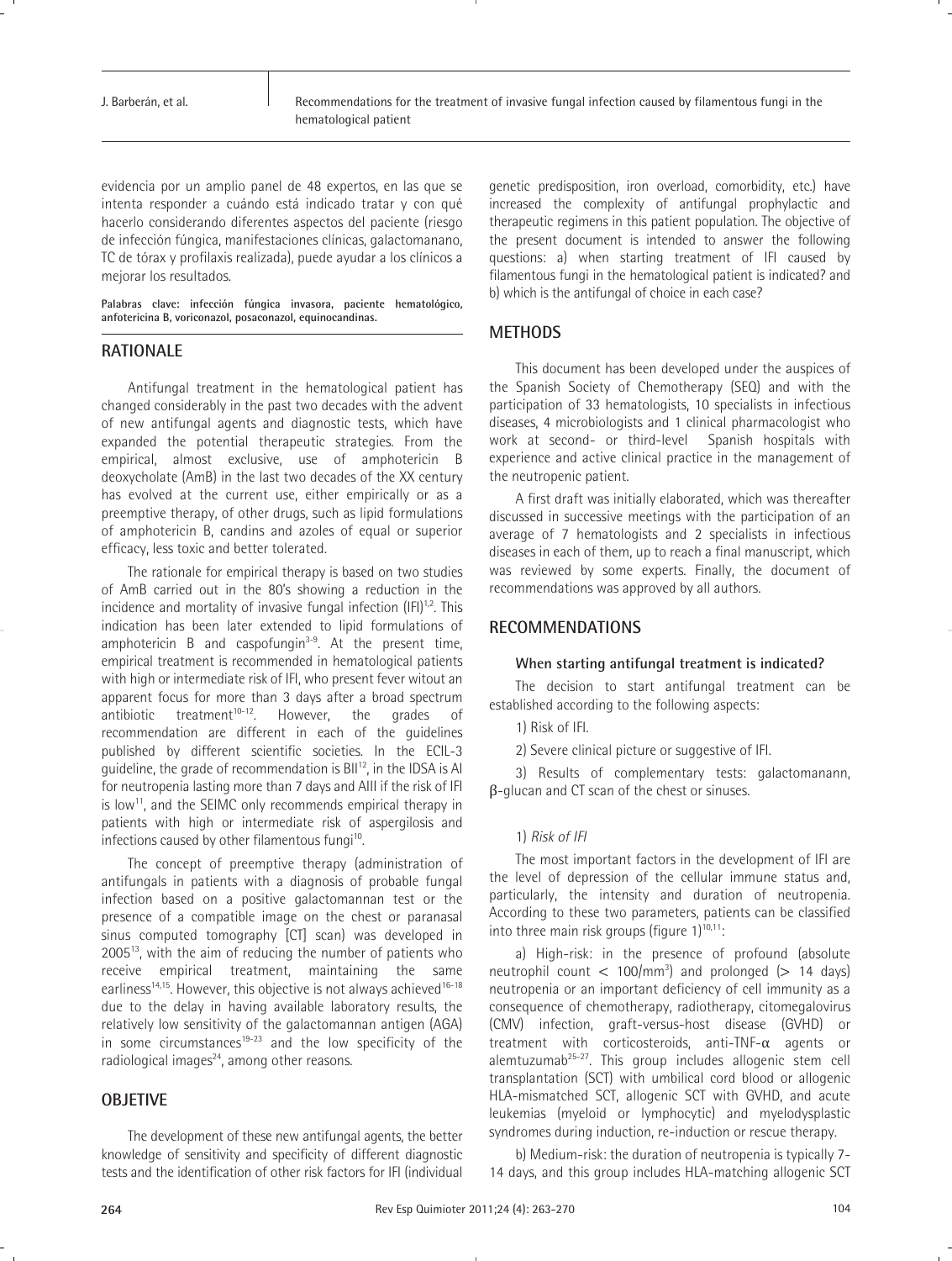

1The presence of one or more of these factors may determine an increase of the risk group; 2See table 1. SCT: stem cell transplantation; AL: acute leukemia; GVHD: graft-versus-host disease; M: myeloid; L: lymphocytic; MDS: myelodisplastic syndromes.

and acute leukemias and myelodisplastic syndromes during consolidation or intensification chemotherapy.

c) Low-risk: is characterized by neutropenia of < 7 days as occurs frequently in autologous SCT.

In recent years, other risk factors for IFI related to comorbidities, immunosuppressive therapy, the level of air pollution and certain genetic predisposition have been identified (table  $1$ )<sup>28-36</sup>. In relation to genetic predisposition, it has been shown the importance of different genetic polymorphisms (mann-binding lectin [MBL], *Toll-like* receptors [TLR4-2], dectin-1, plasminogen, interleukin-10, pulmonary surfactant, etc.)28-32 but data are still insufficient for establishing recommendations regarding the consideration and systematic detection of these markers and are far from the routine clinical practice. On the other hand, during the last years antifungal prophylaxis protocols adjusted to the risk of infection by molds or filamentous fungi have been generalized<sup>10-12</sup>. However, the final inclusion of a particular patient in one or another risk group depends not only of the presence of main risk factors, but also of other secondary factors (table 1) and whether or not the patient has received or is being receiving prophyaxis against filamentous fungi. The

assessment of each of these aspects can make us change the initial risk group defined according to criteria of figure 1. In relation to antifungal prophylaxis, it should be born in mind that a considerable percentage of patients treated with oral itraconazole, posaconazole and, to a lesser extent, voriconazole may have subtherapeutic levels of the drug $37,38$ .

# 2) *Severe clinical picture or suggestive of IFI*

The presence of severe clinical manifestations or highly compatible with IFI caused by filamentous fungi, such as persistent cough, hemoptysis, pleuritic pain or dyspnoea should be considered at the time of starting antifungal treatment in the high-risk hematological patient especially in the presence of a lack of response to antibiotic treatment and a progressive increase of C-reactive protein (CRP) or procalcitonin<sup>39-42</sup>. The presence of respiratory failure, criteria of severe sepsis, infection of the central nervous system or uncontrolled immunosuppression further increases the probability of IFI caused by filamentous fungi and, therefore, the possible need of empirical treatment with broad-spectrum antifungals.

# 3) *Complementary tests*

The positivity of AGA ( $> 0.8$  ng/mL or  $> 0.5$  ng/mL in two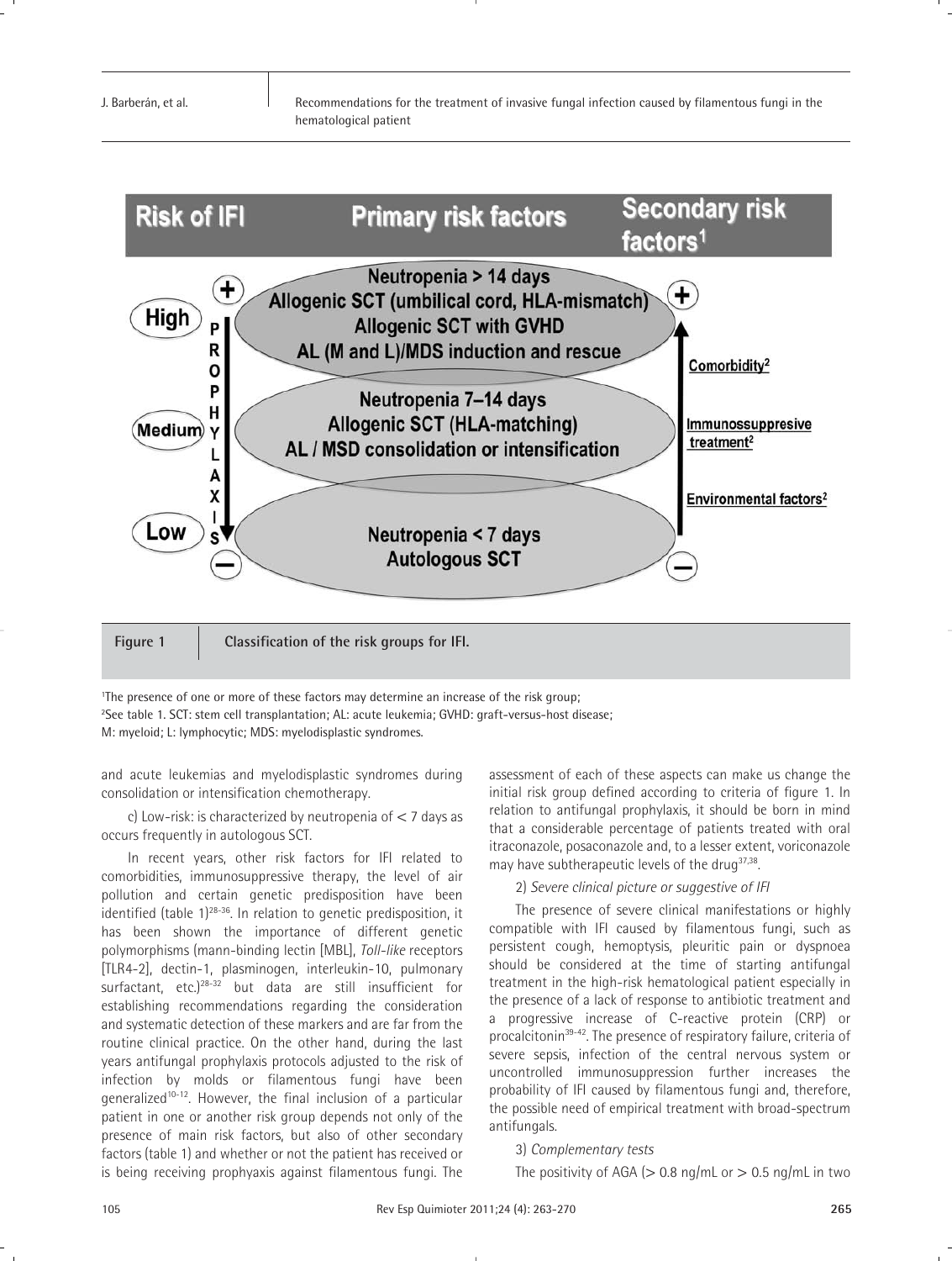Recommendations for the treatment of invasive fungal infection caused by filamentous fungi in the hematological patient

| Other risk factors of IFI.<br>Table 1        |                                      |                                   |
|----------------------------------------------|--------------------------------------|-----------------------------------|
| Comorbidity                                  | Immunossuppressive treatment         | <b>Environmental factors</b>      |
| $Age > 65$ years                             | Prolonged corticosteroid treatment   | Building works in the neighboring |
| Advanced disease                             | Alemtuzumab                          | Rooms without HEPA filters        |
| Previous invasive fungal infection           | Citarabine at high doses             |                                   |
| Iron overload                                | Anti-TNF agents                      |                                   |
| Metabolic acidosis                           | High doses of total body irradiation |                                   |
| Non-controlled hyperglycemia                 |                                      |                                   |
| Cytomegalovirus infection                    |                                      |                                   |
| Infection caused by a respiratory virus      |                                      |                                   |
| Chronic obstructive pulmonary disease (COPD) |                                      |                                   |
| Renal failure                                |                                      |                                   |
| Liver failure                                |                                      |                                   |
| Malnutrition                                 |                                      |                                   |
| Genetic polymorphisms (MBL, TLR4-2 )         |                                      |                                   |

**Table 2 Indications of antifungal treatment.**

| Clinical situation                                                                                                                                                                                                           | Type of treatment |
|------------------------------------------------------------------------------------------------------------------------------------------------------------------------------------------------------------------------------|-------------------|
| a) Positive galactomanann test or CT scan of the<br>chest or sinuses compatible with fungal infection                                                                                                                        | Preemptive        |
| b) Patient with fever that persists for $>$ 3-5 days<br>(high-risk) <sup>1</sup> or $>$ 5-7 days (medium-risk) <sup>1</sup> after the<br>onset of antibiotic treatment with negative<br>microbiological tests <sup>2,3</sup> | Empirical         |
| c) Presence of an infection focus and evidence of<br>proven or probable IFI.                                                                                                                                                 | Directed          |

1See risk classification in table 1.

2In case of significant clinical deterioration, antifungal treatment should be immediately started independently of the duration of fever.

3Progressive increase of PCR or procalcitonin may be useful for deciding empirical treatment.

consecutive assays) and the presence of some radiological images, even in the absence of clinical manifestations, may be the first signs of IFI and justify to consider starting active antifungal treatment against *Aspergillus* spp. (preemptive therapy)43-45.

In relation to AGA, it is known that in animal models of aspergillosis, a direct relationship between serum AGA levels and the number of colony-forming units of *Aspergillus* per gram of lung tissue has been observed<sup>43</sup>. However, the sensitivity of AGA test may be lower than the desirable sensitivity in some cases, such as: a) during the days prior to the onset of fever and on the first day of fever<sup>14</sup>, b) infections caused by *A. fumigatus*, which is the most prevalent species, due to a lower quantity of galactomannan as a cell wall component<sup>19,20</sup>; c) in patients receiving prophylaxis, in which overall fungal burden may be decreased<sup>22</sup>; and d) in patients with less profound neutropenia  $(> 100/mm^3)$  in whom fungus is developed more slowly and with more difficulty<sup>23</sup>.

On the other hand, chest CT demonstration of halo or the reverse halo sign suggestive of aspergillosis and mucormycosis, respectively, is not patognomonic and may be observed in other infectious (bacterial, mycobacterial, viral or parasitic) and non-infectious (neoplasms, vasculitis, amyloidosis, sarcoidosis, etc.) diseases and, for this reason, assessment of the individual clinical context is essential $24$ .

According to all these aspects, the beginning of antifungal treatment in the hematological patient at risk of IFI should be considered at any time in the following conditions (table 2):

a) the AGA test is positive or CT scan of the chest or the sinues is compatible with fungal infection (*preemptive treatment*).

b) in case of persistent fever, absence of clinical improvement, and negative results of microbiological tests despite the administration of antibiotic treatment for more than 3 days (high risk patisnt) or more than 5 days (medium risk patients)(*empirical treatment*). When the patient's clinical deterioration is significant, antifungal treatment should be started independently of the duration of fever. The progressive increase of PCR or procalcitonin, despite antibiotic treatment, may be useful to make the decision of starting empirical treatment<sup>39-42</sup>.

c) in the presence of an infection focus and evidence of proven or probable IFI (*directed treatment*).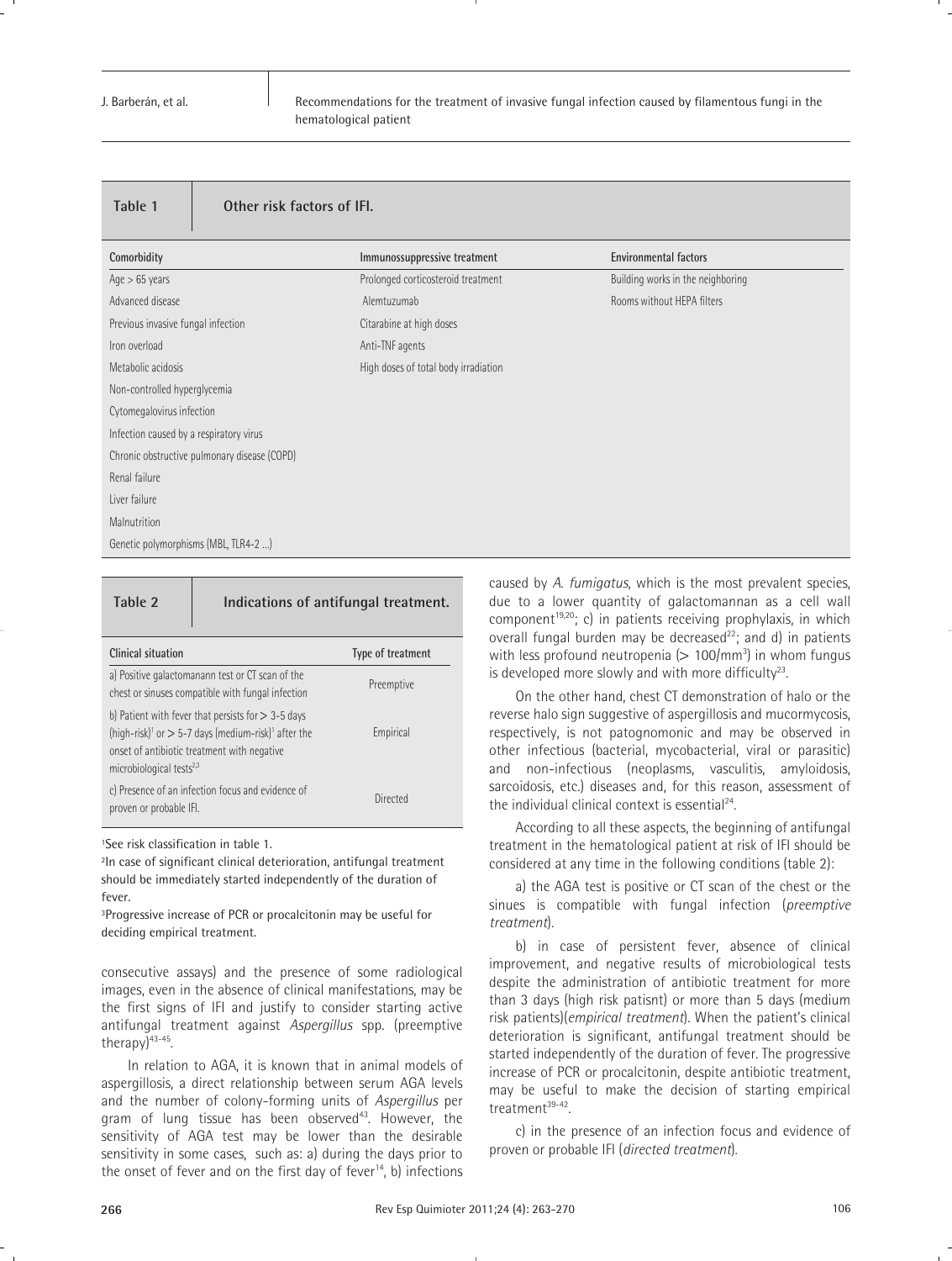



Figure 2 Selection of the antifungal agent according to galactomanann **antigen (AGA) and prophylactic antinfungal regimen.**

AGA: galactomanann antigen; EEA: extended-spectrum azole (voriconazole and posaconazole) <sup>1</sup>AGA negative or not available.

2Micafungin is the only candin with indication for prophylaxis.

<sup>3</sup>Consider using voriconazole if the patient is receiving a prophylaxis with a candin.

4If clinical picture and/or imaging studies are compatible with IFI caused by filamentous fungi, it is recommended not to use candin (caspofungin is the one with indication in empiric) in monotherapy.

#### **Which antifungal agent should be used?**

The selection of the antifungal agent in each case depends mainly on the result of AGA and the type of prophylaxis that the patient has received. According to these two criteria, four groups of patients can be identified (figure 2):

1) If the AGA test is negative or unavailable and the patient has received prophylaxis with an extended-spectrum azole (EEA) or a candin, the risk of aspergillosis decreases, but the possibility of infection by other filamentous fungi especially Mucor persists, due to the lack of activity of both candins and voriconazole against *Mucor* spp. Posaconazole is active against some Mucorals but adequate serum concentrations are frequently not reached<sup>37,46-49</sup> In these circumstances, liposomal amphotericin B (L-AmB) is the antifungal of choice because of its broadest spectrum of activity (*Candida* spp., *Aspergillus* spp., *Cryptococcus* spp., *Fusarium* spp. Mucorals and endemic fungi) and is the first option for the treatment of mucormycosis $50-52$ . If the patient has received prophylaxis with a candin, L-AmB or voriconazole can be used for empirical treatment.

2) If the AGA test is negative or unavailable and the patient has not received prophylaxis with an EEA or a candin, infection can be caused either by *Candida* spp. (especially *C. glabrata* or *C. krusei* if prophylaxis with fluconazole was given) or *Aspergillus* spp. In this case, L-AmB, a candin drug or voriconazole are included in the empirical antibiotic regimens. The three options are equally valid<sup>4-7</sup>. However, if results of the

because this fact does not seem to affect the clinical efficacy of amphotericin<sup>60</sup>. If a candin drug has been used for prophylaxis, voriconazole and L-AmB are the therapeutic options.

described<sup>58,59</sup>.

3) If the AGA test is positive and the patient has received prophylaxis with an EEA or a candin, there is a high probability of aspergillosis due to failure of the agents used for prevention therapy $37,48,58,59$ . In the case of prophylaxis with an EEA, L-AmB would be the first therapeutic option

CT scan are compatible with IFI, it is advisable to give priority to voriconazole or L-AmB in detriment to capufungin because the antifungal spectrum of this agent against filamentous fungi is narrower, the *in vitro* fungistatic activity and in vivo seems to be less effective against *Aspergillus* (caspofungin 30-40% vs. L-AmB and voriconazole 40- 50%)53-57 and for which the development of breakthrough aspergillosis has been

4) If the AGA test is positive and the patient has not received prophylaxis, the therapeutic options include voriconazole and Anfo B-L<sup>55-57</sup>.

In relation to formulations of amphotericin B, it should be noted that the conventional formulation is not regarded as a therapeutic option due to its high toxicity. Therefore, there are two formulations of amphotericin B to be considered: liposomal formulation and the lipid complex. These two formulations have some important differences that in practice should be taken into account at the time of prescribing these drugs, especially in the immunocompromised patient suffering from a potentially serious infection. In particular, there are evidences of the lower incidence of infusion reactions and nephrotoxicity with the liposomal formulation, probably in relation to the higher stability of the liposome<sup>5,61-63</sup>. This lower incidence is due to the presence in the liposome of cholesterol and phospholipids that are thermostable at the body temperature. These characteristics make liposomal amphotericin B as the amphotericin B of choice $^{63}$ .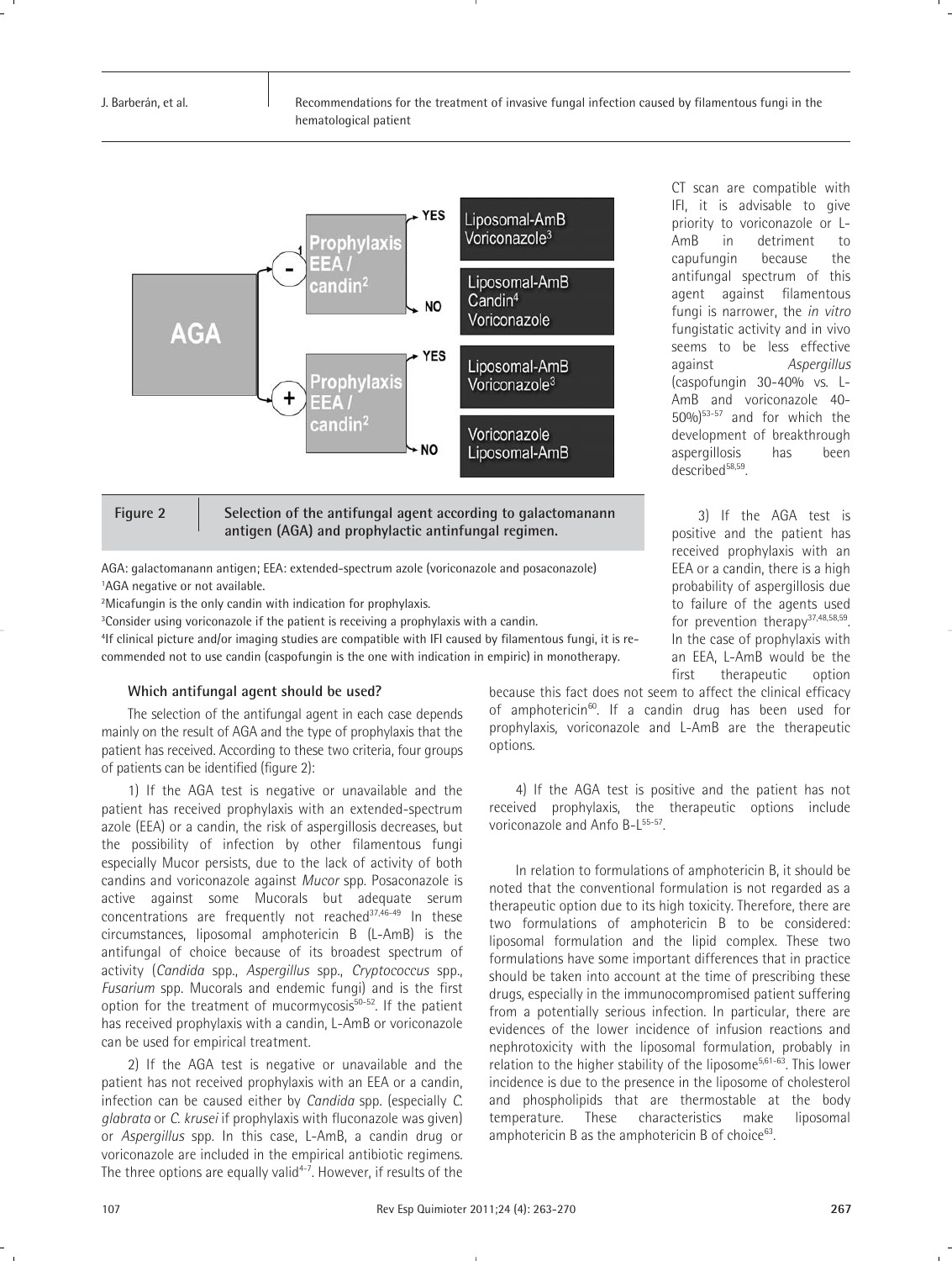# **ACKNOWLEDGEMENTS**

The authors thank Marta Pulido, MD, for editorial assistance.

### **REFERENCES**

- 1. Pizzo PA, Robichaud KJ, Gill FA, Witebsky FG. Empiric antibiotic and antifungal therapy for cancer patients with prolonged fever and granulocytopenia. Am J Med 1982; 72:101-11.
- 2. Empiric antifungal therapy in febrile granulocytopenic patients. EORTC International Antimicrobial Therapy Cooperative Group. Am J Med 1989; 86:668-72.
- 3. White MH, Bowden RA, Sandler ES, Graham ML, Noskin GA, Wingard JR et al. Randomized, double-blind clinical trial of amphotericin B colloidal dispersion vs. amphotericin B in the empirical treatment of fever and neutropenia. Clin Infect Dis 1998; 27:296-302.
- 4. Walsh TJ, Finberg RW, Arndt C, Hiemenz J, Schwartz C, BodensteinerD et al. Liposomal amphotericin B for empirical therapy in patients with persistent fever and neutropenia. National Institute of Allergy and Infectious Diseases Mycoses Study Group. N Engl J Med 1999; 340:764-71.
- 5. Wingard JR, White MH, Anaissie E, Raffalli J, Goodman J, Arrieta A et al. A randomized, double-blind comparative trial evaluating the safety of liposomal amphotericin B versus amphotericin B lipid complex in the empirical treatment of febrile neutropenia. L Amph/ABLC Collaborative Study Group. Clin Infect Dis 2000; 31:1155-63.
- 6. Walsh TJ, Pappas P, Winston DJ, Lazarus HM, Petersen F, Raffalli J et al. Voriconazole compared with liposomal amphotericin B for empirical antifungal therapy in patients with neutropenia and persistent fever. N Engl J Med 2002; 346: 225-34.
- 7. Walsh TJ, Teppler H, Donowitz GR, Maertens JA, Baden LR, Dmoszynska A et al. Caspofungin versus liposomal amphotericin B for empirical antifungal therapy in patients with persistent fever and neutropenia. N Engl J Med 2004; 351:1391-402.
- 8. Boogaerts M, Winston DJ, Bow EJ, Garber G, Reboli AC, Schwarer AP et al. Intravenous and oral itraconazole versus intravenous amphotericin B deoxycholate as empirical antifungal therapy for persistent fever in neutropenic patients with cancer who are receiving broad-spectrum antibacterial therapy. A randomized, controlled trial. Ann Intern Med 2001;135:412-22.
- 9. Vallejo C, Rovira M. Profilaxis y tratamiento de la infección fúngica invasora en el paciente neutropénicos. Rev Esp Quimioter 2010; 23:177-183.
- 10. Fortún J, Carratalá J, Gavaldá J, Lizasoain M, Salavert M, de la Cámara R et al. Recomendaciones sobre el tratamiento de la enfermedad fúngica invasiva por *Aspergillus* spp. y otros hongos filamentosos de la Sociedad Españoola de Enfermedades Infecciosas y Microbiología Clínica (SEIMC). Actualización 2011. Enferm Infecc Microbiol Clin. 2011; 29:435-454.
- 11. Freifeld AG, Bow EJ, Sepkowitz KA, Boeckh MJ, Ito JI, Mullen CA et al. Clinical Practice Guideline for the use of antimicrobial agents in neutropenic patients with Cancer: 2010 Update by the Infectious Diseases Society of America. Clin Infect Dis 2011; 52:e56–e93
- 12. Maertens J, Marchetti O, Herbrecht R, Cornely OA, Fluckiger U, Frere P et al. European guidelines for antifungal management in leukemia and hemato- poietic stem cell transplant recipients: summary of the ECIL 3-2009 Update. Bone Marrow Transplant. 2011; 46:709-18.
- 13. Maertens J, Theunissen K, Verhoef G, Verschakelen J, Lagrou K, Verbeken E et al. Galactomannan and computed tomographybased preemptive antifungal therapy in neutropenic patients at high risk for invasive fungal infection: a prospective feasibility study. Clin Infect Dis 2005; 41:1242-50.
- 14. Penack O, Rempf P, Graf B, Blau IW, Thiel E. Aspergillus galactomannan testing in patients with long-term neutropenia: implications for clinical management. Ann Oncol. 2008; 19:984-9.
- 15. Girmenia C, Micozzi A, Gentile G, Santilli S, Arleo E, Cardarelli L et al. Clinically driven diagnostic antifungal approach in neutropenic patients: a prospective feasibility study**.** J Clin Oncol. 2010; 28:667-74.
- 16. Hebart H, Klingspor L, Klingebiel T, Loeffler J, Tollemar J, Ljungman P et al. A prospective randomized controlled trial comparing PCR-based and empirical treatment with liposomal amphotericin B in patients after allo-SCT. Bone Marrow Transplant. 2009; 43:553-61.
- 17. Cordonnier C, Pautas C, Maury S, Vekhoff A, Farhat H, Suarez F et al. Empirical versus preemptive antifungal therapy for highrisk, febrile, neutropenic patients: a randomized, controlled trial. Clin Infect Dis 2009; 48:1042-51.
- **18.** Pagano L, Caira M, Nosari A, Cattaneo C, Fanci R, Bonini A et al. The use and efficacy of empirical versus pre-emptive therapy in the management of fungal infections: the HEMA e-Chart Project. Haematologica. 2011; 96:1366-70.
- 19. Penack O, Rempf P, Graf B, Blau IW, Thiel E. Aspergillus galactomannan testing in patients with long-term neutropenia: implications for clinical management. Ann Oncol. 2008; 19:984-9.
- 20. Hachem RY, Kontoyiannis DP, Chemaly RF, Jiang Y, Reitzel R, Raad I. Utility of galactomannan enzyme immunoassay and (1,3) beta-D-glucan in diagnosis of invasive fungal infections: low sensitivity for Aspergillus fumigatus infection in hematologic malignancy patients. J Clin Microbiol. 2009; 47:129-33.
- 21. Weber DJ, Peppercorn A, Miller MB, Sickbert-Benett E, Rutala WA. Preventing healthcare-associated Aspergillus infections: review of recent CDC/HICPAC recommendations. Med Mycol. 2009; 47 Suppl 1:S199-209.
- 22. Marr KA, Laverdiere M, Gugel A, Leisenring W. Antifungal therapy decreases sensitivity of the Aspergillus galactomannan enzyme immunoassay. Clin Infect Dis. 2005; 40:1762-9.
- 23. Cordonnier C, Botterel F, Ben Amor R, Pautas C, Maury S, Kuentz M et al. Correlation between galactomannan antigen levels in serum and neutrophil counts in haematological patients with invasive aspergillosis. Clin Microbiol Infect. 2009; 15:81-6.
- 24. Georgiadou SP, Sipsas NV, Marom EM, Kontoyiannis DP. The diagnostic value of halo and reversed halo signs for invasive mold infections in compromised hosts. Clin Infect Dis. 2011; 52:1144-55.
- 25. García-Vidal C, Upton A, Kirby KA, Marr KA. Epidemiology of invasive mold infections in allogeneic stem-cell transplant recipients: biological risk factors for infection according to time after transplantation. Clin Infect Dis 2008; 47:1041-50.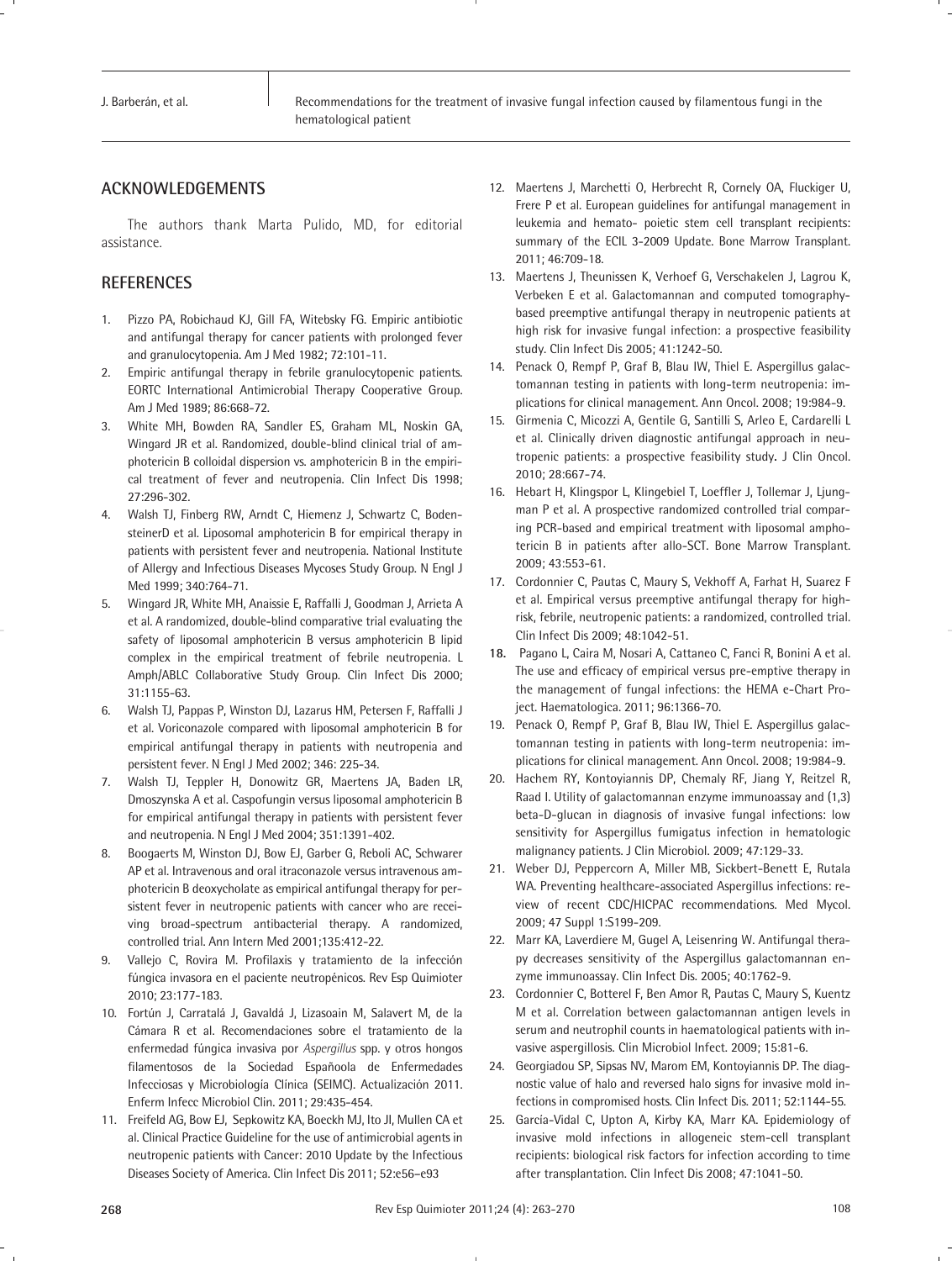- 26. Pagano L, Caira M, Candoni A, Offidani M, Fianchi L, Martino B et al. The epidemiology of fungal infections in patients with hematologic malignancies: the SEIFEM-2004 study. Haematologica. 2006; 91:1068-75.
- 27. Philippe B, Ibrahim-Granet O, Prévost MC, Gougerot-Pocidalo MA, Sanchez Perez M, Van der Meeren A et al. Phagocytosis and intracellular fate of Aspergillus fumigatus conidia in alveolar macrophages. Infect Immun. 2003;71:891-903.
- 28. Granell M, Urbano-Ispizua A, Suarez B, Rovira M, Fernández-Avilés F, Martínez C et al. Mannan-binding lectin pathway deficiencies and invasive fungal infections following allogeneic stem cell transplantation. Experimental Hematology 2006; 34: 1435–1441.
- 29. van de Veerdonk FL, Kullberg BJ, van der Meer JW, Gow NA, Netea MG.Host–microbe interactions: innate pattern recognition of fungal pathogens. Curr Opin Microbiol 2008; 11:305– 312.
- 30. Dennehy KM, Ferwerda G, Faro-Trindade I, Pyz E, Willment JA, Taylor PR et al. Syk kinase is required for collaborative cytokine production induced through Dectin-1 and Toll-like receptors. Eur J Immunol. 2008; 38:500-6.
- 31. Ferwerda B, Ferwerda G, Plantinga TS, Willment JA, van Spriel AB, Venselaar H et al. Human Dectin-1 Deficiency and Mucocutaneous Fungal Infections. N Engl J Med. 2009; 361:1760-7.
- 32. Bochud PY, Chien JW, Marr KA, Leisenring WM, Upton A, Janer M et al. Toll-like receptor 4 polymorphisms and aspergillosis in stem-cell transplantation. New Engl J Med 2008; 359:1766-77.
- 33. Kontoyiannis DP, Chamilos G, Lewis RE, Giralt S, Cortes J, Raad II et al. Increased bone marrow iron stores is an independent risk factor for Invasive aspergillosis in patients with high-risk hematologic malignancies and recipients of allogeneic hematopoietic stem cell transplantation. Cancer 2007; 110: 1303–6.
- 34. Marr KA, Carter RA, Boeckh M, Martin P, Corey L. Invasive aspergillosis in allogeneic stem-cell transplant recipients: changes in epidemiology and risk factors. Blood 2002; 100:4358-66.
- 35. Cordonnier C, Maury S, Pautas C, Bastié JN, Chehata S, Castaigne S et al. Secondary antifungal prophylaxis with voriconazole to adhere to scheduled treatment in leukemic patients and stem cell transplant recipients. Bone Marrow Transplant. 2004; 33:943-8.
- 36. Wald A, Leisering M, Van Burik JA, Bowden RA. Epidemiology of aspergillus infections in a large cohort of patients underling bone marrow transplantation. J Infect Dis 1997; 175:1459-66.
- 37. Krishna G, Martinho M, Chandrasekar P, Ullmann AJ, Patino H. Pharmacokinetics of oral posaconazole in allogeneic hematopoietic stem cell transplant recipients with graft-versushost disease. Pharmacotherapy 2007; 27:1627–1636.
- 38. Andes D, Pascual A, Marchetti O. Antifungal therapeutic drug monitoring: established and emerging indications. Antimicrob Agents Chemother. 2009; 53:24–34.
- 39. Ortega M, Rovira M, Almela M, de la Bellacasa JP, Carreras E and Mensa J. Measurement of C-reactive protein in adults with febrile neutropenia alter hematopoietic cell transplantation. Bone Marrow Transplant 2004; 33:741–744.
- 40. Moon JM, Chun BJ. Predicting the complicated neutropenic fever in the emergency department. Emerg Med J 2009; 26:802–806.
- 41. Prat C, Sancho JM, Domínguez J, Xicoy B, Giménez M, Ferra C, et al. Evaluation of procalcitonin, neopterin, C-reactive protein, IL-6 and IL-8 as a diagnostic marker of infection in patients with febrile neutropenia. Leuk Lymphoma 2008; 49:1752-61.
- 42. Sakr Y, Spoholz C, Tuche F, Brunkhorst F, Reinhart K. The role of procalcitonin in febrile neutropenic patients: review of the literature. Infection 2008; 36:396-407.
- 43. Marr KA, Balajee SA, McLaughlin L, Tabouret M, Bentsen C, Walsh TJ. Detection of galactomannan antigenemia by enzyme immunoassay for the diagnosis of invasive aspergillosis: variables that affect performance. J Infect Dis 2004; 190:641-9.
- 44. Odabasi Z, Mattiuzzi G, Estey E, Kantarjian H, Saeki F, Ridge RD et al. Beta-D-glucan as a diagnostic adjunct for invasive fungal infections: validation, cutoff development, and performance in patients with acute myelogenous leukemia and myelodysplastic syndrome. Clin Infect Dis 2004; 39:199–205.
- 45. Greene RE, Schlamm HT, Oestmann JW, Stark P, Durand C, Lortholary O et al. Imaging findings in acute invasive pulmonary aspergillosis: clinical significance of the halo sign. Clin Infect Dis 2007; 44:373–9
- 46. Chamilos G, Marom EM, Lewis RE, Lionakis MS, Kontoyiannis DP. Predictors of pulmonary zygomycosis versus invasive pulmonary aspergillosis in patients with cancer. Clin Infect Dis 2005;41:60- 66.
- 47. Sujobert P, Boissel N, Bergeron A, Ribaud P, Dombret H, Lortholary O et al. Breakthrough zygomycosis following empirical caspofungin treatment: Report of two patients with leukemia and literature review. Open J Hematol 2010; 1-3.
- 48. Trifilio S, Singhal S, Williams S, Frankfurt O, Gordon L, Evens A et al. Breakthrough fungal infections after allogeneic hematopoietic stem cell transplantation in patients on prophylactic voriconazole. Bone Marrow Transplant 2007; 40:451–6.
- 49. Kontoyiannis DP, Lionakis MS, Lewis RE, Chamilos G, Healy M, Perego C et al. Zygomycosis in a tertiary-care cancer center in the era of Aspergillus-active antifungal therapy: a case-control observational study of 27 recent cases. J Infect Dis 2005; 191:1350-1360.
- 50. Leventakos K, Lewis RE, Kontoyiannis DP. Fungal infections in leukemia patients: how do we prevent and treat them? Clin Infect Dis 2010; 50:405-15.
- 51. Cuenca-Estrella M. Antifúngicos en el tratamiento de las infecciones sistémicas: importancia del mecanismo de acción, espectro de actividad y resistencias. Rev Esp Quimioter 2010; 23:169-76.
- 52. Kontoyiannis DP, Lewis RE. How I treat mucormycosis. Blood 2011; 118:1216-24.
- 53. Viscoli C, Herbrecht R, Akan H, Baila L, Sonet A, Gallamini A, et al. An EORTC Phase II study of caspofungin as first-line therapy of invasive aspergillosis in haematological patients. J Antimicrob Chemother 2009;64:1274–81.
- 54. Herbrecht R, Maertens J, Baila L, Aoun M, Heinz W, Martino R, et al. Caspofungin first-line therapy for invasive aspergillosis in allogeneic hematopoietic stem cell transplant patients: an